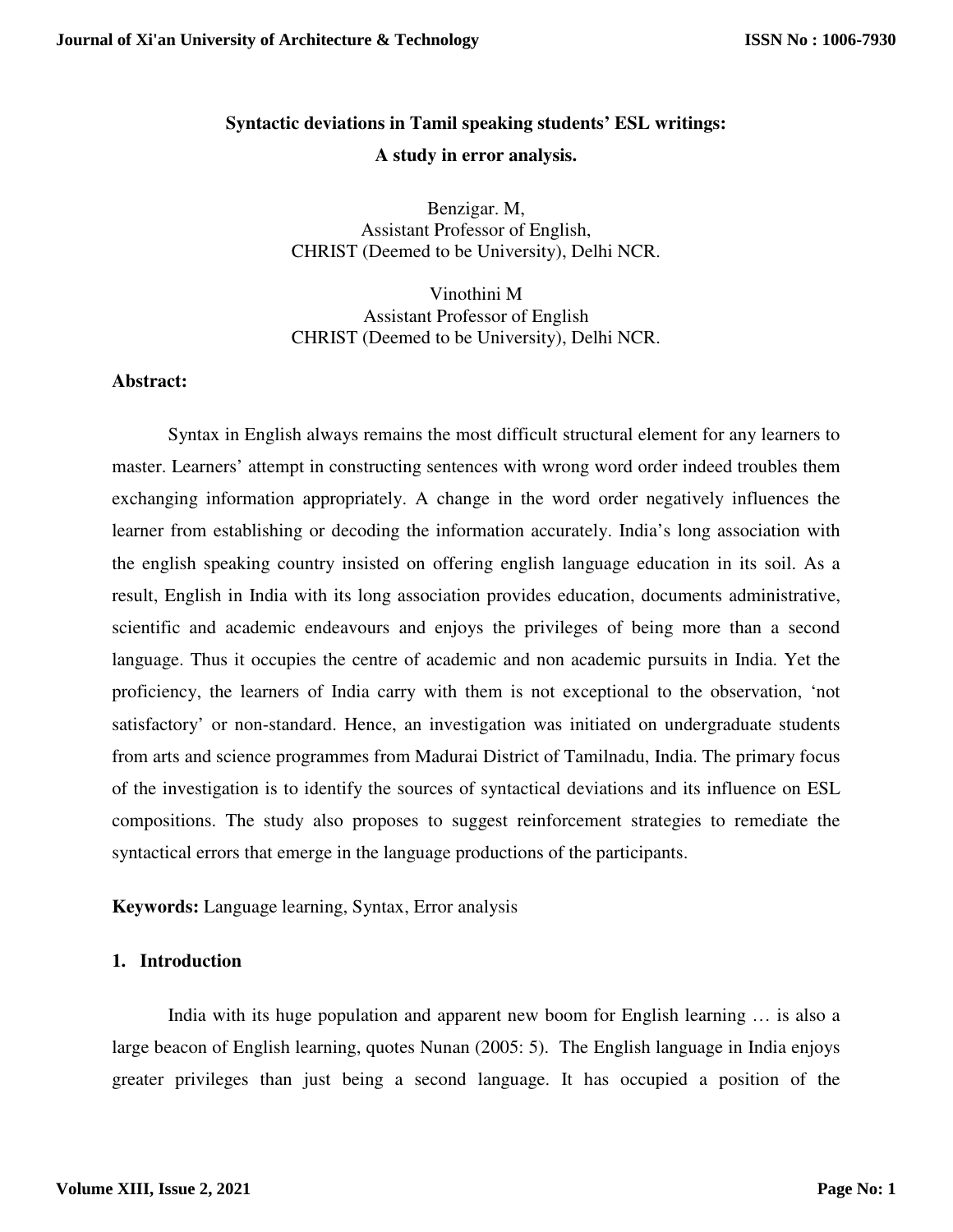administrative, academic and a language of scientific deliberations. Though teaching of explicit knowledge of grammar remains much debated topic today worldwide, Ellis (2005) indicates Yuan and Ellis (2003) observation that learners' grammatical accuracy improved significantly if they had time for 'on-line planning' while performing a narrative task, a result most readily explained in terms of their accessing explicit knowledge (2005:13).

 A language is rule governed. Mastery of a language's grammar, its structures and lexis are essential for effective use. A lapse in the choice of words, inappropriate grammar and wrong word order disables the user from establishing intended meaning. Each language has its unique language structures and word order. Comprehension of these specific features remains difficult for ESL learners and often an influencing factor in the production of sentence constructions. Word order in English plays a pivotal role in the construction of meaningful sentences. Syntax studies how words are joined together to build phrases and how these phrases are put together to create clauses or bigger phrases and these bigger phrases when connected constructs sentences. Syntax in English is more distinct from several other languages and follows a unique pattern in which words are organized to make meaningful sentences. The function of syntax is not only limited to the structuring of sentences but also the structure of phrases and clauses. According to Jacobs (1995: 4), syntax is the grammatical principles, units, and relations involved in sentence structure. He observes that three components- syntax, lexis and semantics necessarily interact. From the lexicon emerge the proper words, suffixes, and prefixes that fit into the slots provided by the syntax. Baker (1983: 03) observes that the syntax also informs the rules concerning the combination of words to make sentences. An ESL learner's production of error prone sentences with wrong word order can be attributed to his ignorance in understanding the unique structure followed in the target language or to first language inferences.

 ESL teachers are often annoyed by the errors in syntax that plague the writing of their students. The ESL teachers unanimously agree that the basic knowledge on the syntactic structures are essential for the learners to move on to the next stages which demand the learners to perform linguistic analysis for simple and complex language structures. Therefore, learning English syntax shall be systematic and scientific. ESL learner's partial knowledge in syntax often causes ambiguities, especially with adverbs. It doesn't only change the meaning of the sentence but also make the sentence grammatical or ungrammatical (Carter, Hughes, and McCarthy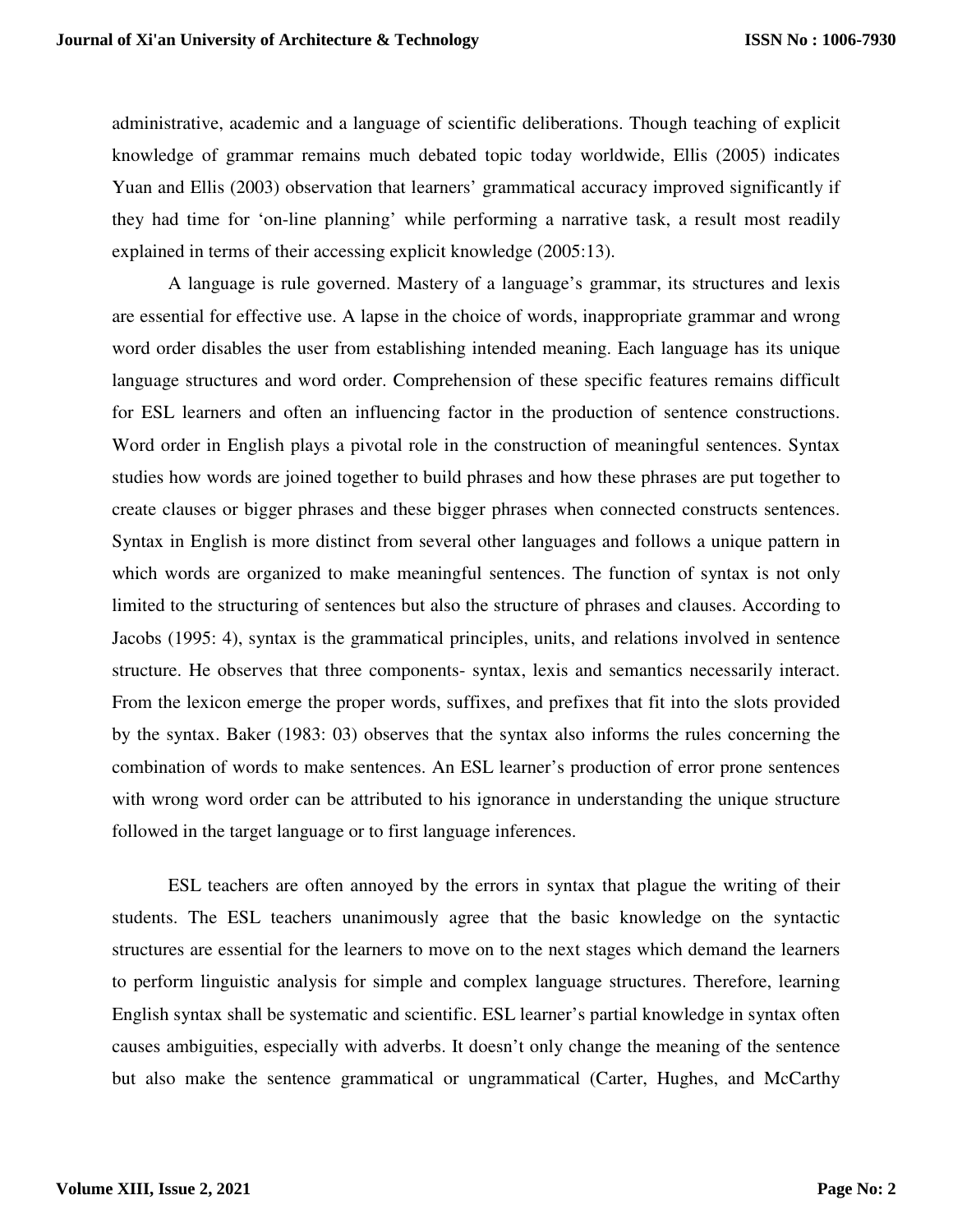2000). Wrong positioning of an adverb in the sentence creates confusion and ambiguity. For example, in the sentence, *He opened, very slowly, the most amazing book I have ever seen*, the delay in introducing the object creates an atmosphere of suspense (Close, 1998). An examination of the following sentences also confirms it.

- 1. Only I was denied entry.
- 2. I only was denied entry.
- 3. I was only denied entry.
- 4. I was denied only entry.
- 5. I was denied entry only.
- 6. We must examine carefully the meanings of the words we use.
- 7. We must examine the meaning of the words we use carefully.
- 8. The students accept never their teachers' suggestions.

English language, when it is modified or promoted anywhere without any control, the native speakers find that their language is at the risk of being 'polluted' or 'corrupted', cites Pennycook (1994). Thus, any language production or use that shows a deviation from the accepted form is considered to be a 'dialect' (MacArthur, 1998: 200), a non-standard use. Kachru (1982: 43), who considered the use of English in the outer circle in his three concentric circles observes that the native speaker has been slow in recognizing and accepting non-native varieties of English due to their deviant phonological, lexical, grammatical, and discourse form. Patil (2007: 30) argues that the native speaker's approach to non-native varieties of English as deficient is due to cultural and linguistic ethnocentrism. There is no denial of the fact that to make a language production intelligible to native and non-native speakers, the speaker has to follow the features of English that are accepted. Therefore, precision with the set conventions of a language is inevitably essential.

Errors are once considered to be the defect of teaching and learning. Pathak (1999: 79) states that all the errors that are committed by the non-native speakers are marked as abnormalities and a result of faulty teaching methods because they represent not incremental but a decremental learning. Dulay, Burt and Krashen (1982: 139) observe error as "any deviation from a selected norm of language performance, no matter what the characteristics or cause of the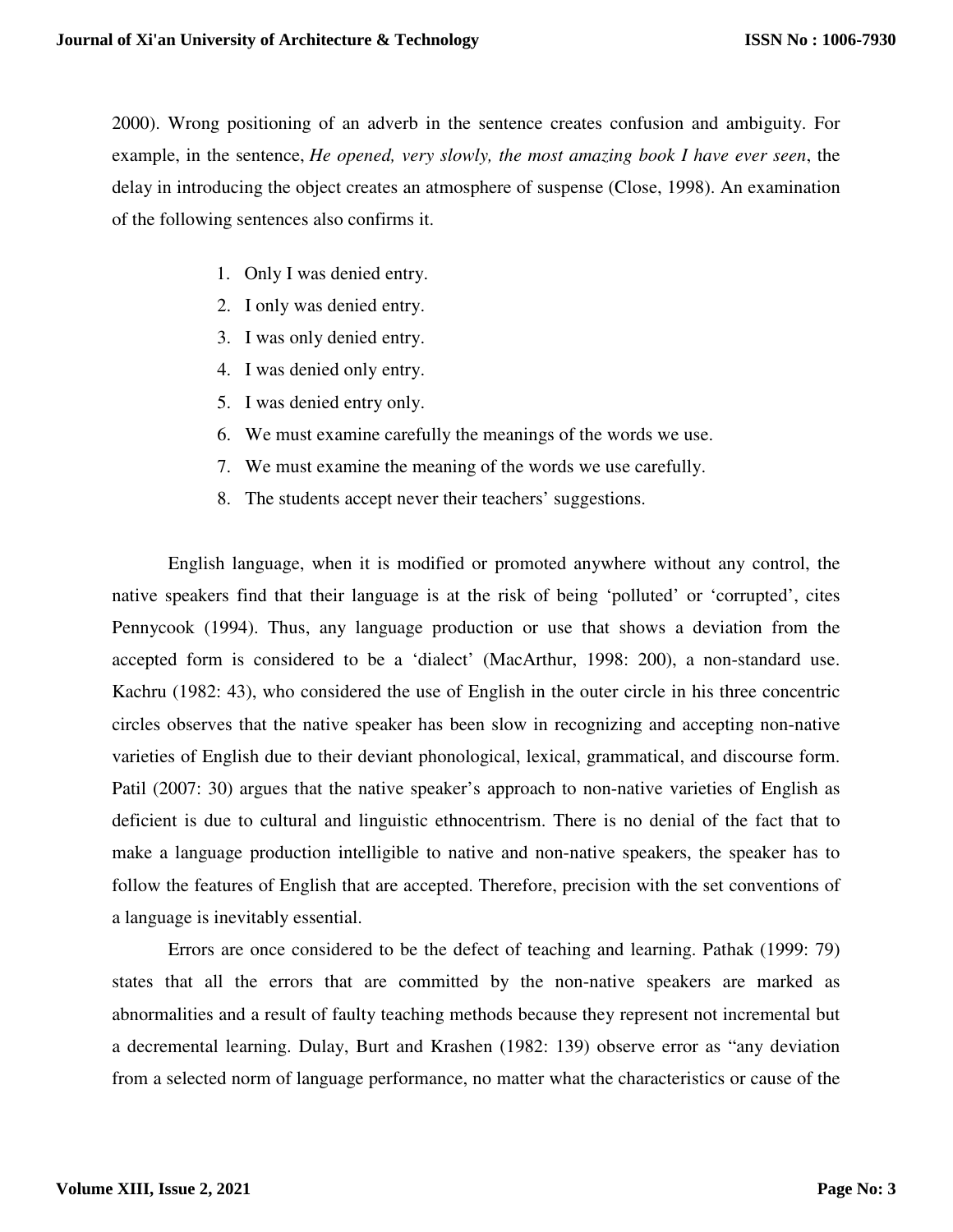deviation might be". Further, they classified the errors into 'global' and 'local' on the basis of the communicative importance of the errors (191). Richards comments that the presence of errors is absolutely normal and inevitable features of the language. Errors provide evidence of learners' learning indicating the strategies that they use.

The failure to produce accepted language forms is always, if not, mostly contributed to inappropriate learning materials, untrained facilitators or the learners' lack of interest in learning a language. The other aspects that negatively influence a learner's language skills are deliberately or involuntarily ignored. This part remains unfocused or less investigated. The primary objective of this study is to identify the influencing factors other than materials, facilitators and learners' lack of interest which may force the learners to produce error prone sentence structures and to identify the sources of errors. The study focuses on the syntactic aspects of the English language.

## **2.0. Research Design**

Error analysis model is employed to evaluate the ESL learners' writing to identify the grey areas in their writing and suggest strategies to remediate the errors. The contrastive analysis model assumed that errors have only one cause, namely influences from the mother tongue and model is best for predicting phonological errors. However, the error of morphology, syntax, lexis and discourses are imperfectly predicted by the contrastive analysis. Stephen Corder (1967) points out, "errors are indispensable for second language teaching". Error analysis as a method is chosen since it treats the errors not as 'sin' but as a system which enables the researchers to identify the learner's strategies in acquiring a language and also provide insights to adopt and redesign the teaching methods. It further provides a window into the learner's linguistic knowledge and provides evidence of learner's errors and learning strategies which may enable the teachers to determine the reinforcement strategies for teaching. The model proposed by Gass & Selinker (1994: 67) which identifies six steps in conducting an error analysis study: Collecting data, identifying errors, classifying errors, quantifying errors, analyzing the source of error, and remediating the errors has been adopted to study the syntactic deviations.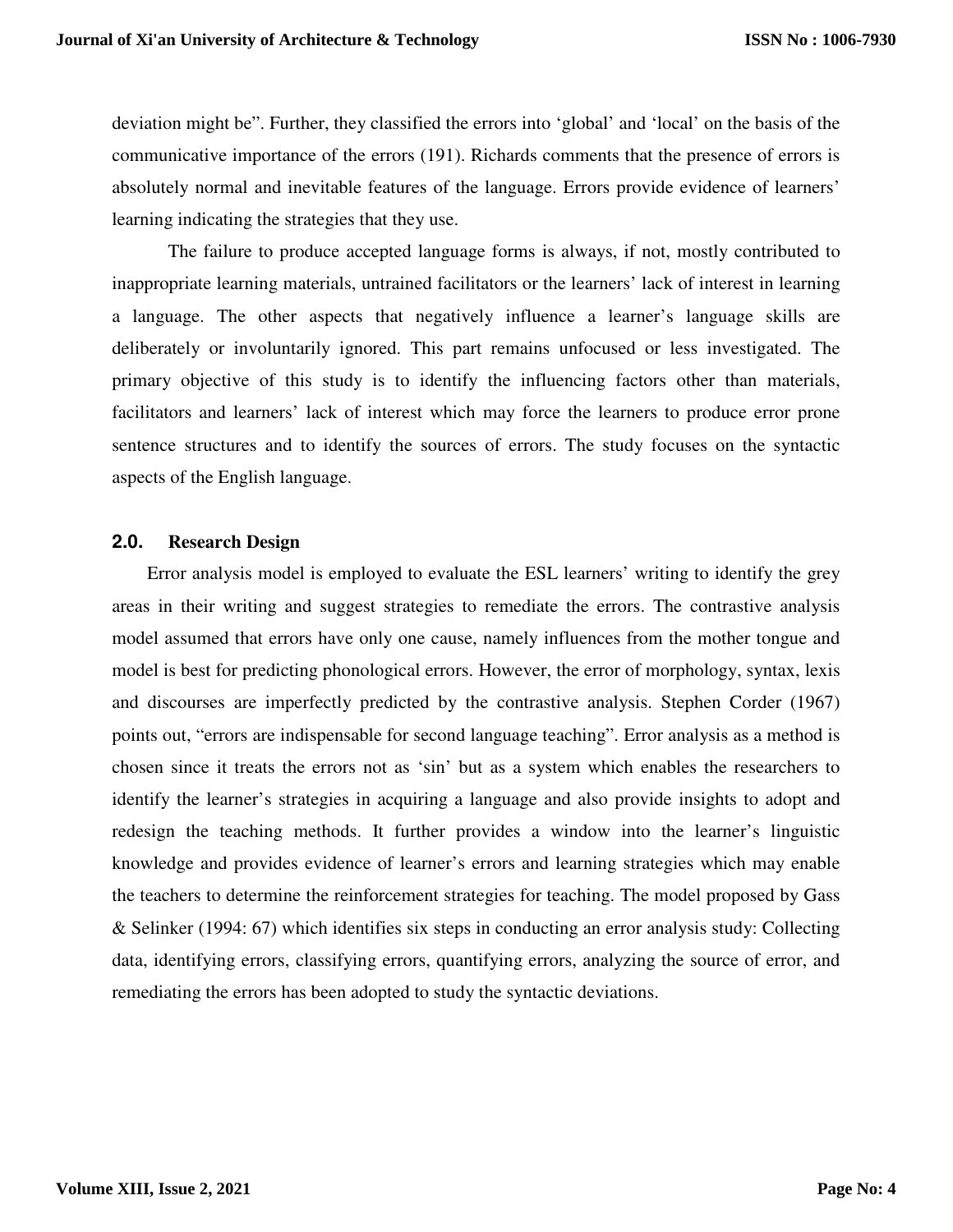### **2.1.Participants**

The study is conducted on undergraduate students attending various arts and science programmes in the Madurai district of Tamilnadu. Madurai, the third-largest city in the Indian state of Tamilnadu, has become a significant educational and industrial hub in the south of Tamilnadu. According to the All India Survey on higher education (2016-2017), Tamilnadu leads the country in higher education enrolment. The report necessitates the importance of higher education requirements and also advocates the language competence the learners expected to possess on the completion of their three years graduation programme. As informed, 126 written composition form the sample for understanding the learners' written competence. Participants' profile indicates that they speak Tamil as their mother tongue and share a homogeneous socioeducational background. It is observed that the learners read newspapers in English, watch videos and listen to audio lessons available in the tertiary to master the English language and earn a comparatively good grade in the examinations. These learners receive satisfactory scores if the assessment is a cloze test or short sentence structuring. The difficulty lies when the test is writing longer sentences and compositions. Confusion in word choices, word orders and appropriate grammar structures deter them from writing sentences and, at times, stop them from initiating the process though they can write the composition much better in their mother tongue. The participants were ensured that the data collected shall be used only for the study purpose and shall not in any form used for framing individual prejudice.

#### **2.2. Instruments**

 Free composition is administered as an instrument to collect the written production from the participants for error analysis. Free composition writing was selected as it would encourage the learners to transform their ideas into a complete composition and increase the quantity of written production. The complexities in the word order shall provide the researchers with an insight into identifying the sources of errors and to deciding appropriate reinforcement strategies to remediate the syntactical errors. The respondents were asked to write a composition in 300 words on their 'favourite festival'. The topic was chosen as festivals are always an integral part of their lives and expecting that it would stimulate their thoughts. Adequate time was given to write the composition (Ellis 1997: 114). Descriptive method of analysis was applied to scrutinize and identify the syntactical variations.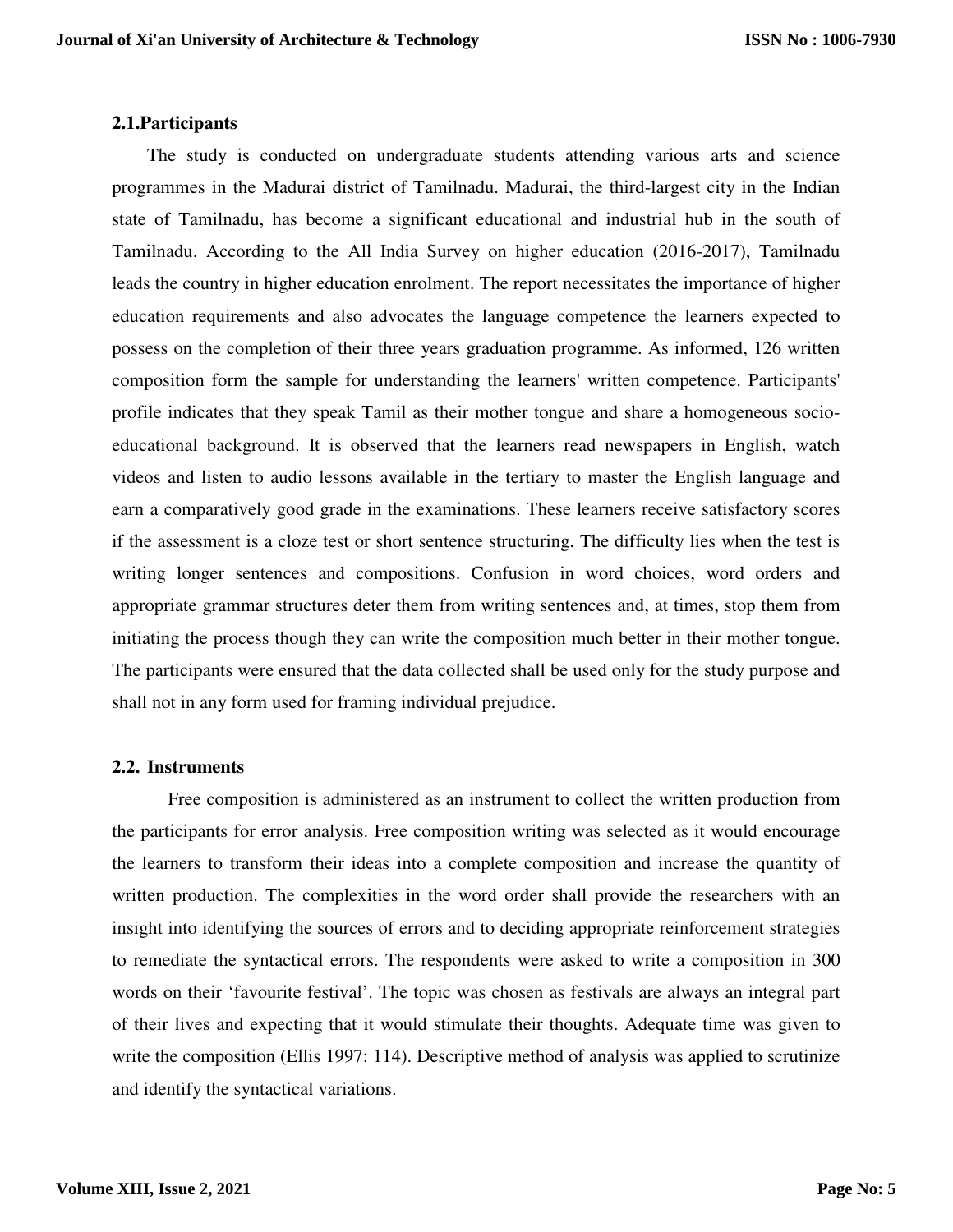#### **3. Discussion**

ESL learners' use of wrong syntax confuses the reader to misinterpret the text thus producing completely unintended meaning. A sentence structured using inappropriate word order leads the readers to interpret it in multiple ways therefore, any deviation in word order results in miscommunication. This demands appropriate syntax to achieve the intended meaning. Any disparity in decoding and encoding causes confusion. The corpus informs that these respondents are not exceptional to such phenomenon. It is evident that learners from this region commit syntactical errors due to interlingual and intralingual influences. The mother tongue plays a crucial role in limiting the learners' attempt to write and influences them to write error-prone sentence structures. The syntactical errors found in the corpus have been analyzed under the following categories.

## **3.1. Errors due to Interlingual interference**

 Influence of interlingual interference in writing remains one the most prompting factors in the production of deviant structures, which result from negative transfer i.e., from Tamil to English. This phenomenon is the result of thinking in the mother tongue language or word to word translation (Bhela, 1999). According to Oldin (1989), interference is "the influence resulting from similarities and differences between the target language and any other language that has been previously acquired". It is observed that one-third of errors produced by the learners are caused by negative interference of L1 (Brudiprabha, 1972). Adbulmoneim (2000) and AbiSamra (2003) also in their study on Arab learners found that most of the errors in English syntax are due to their first language inferences. This can be considered as 'a matter of habit'. When learners face difficulty on how to express something in a foreign language, they directly refer to the mother tongue. This transfer or interference errors may also occur due to intense compulsion to communicate. Diab (1996) who researched writing errors of Lebanese EFL students confirms it. According to Kamala, defective teaching methods, learning strategies, inadequate teaching materials and lack of motivation also hinder the process of language acquisition.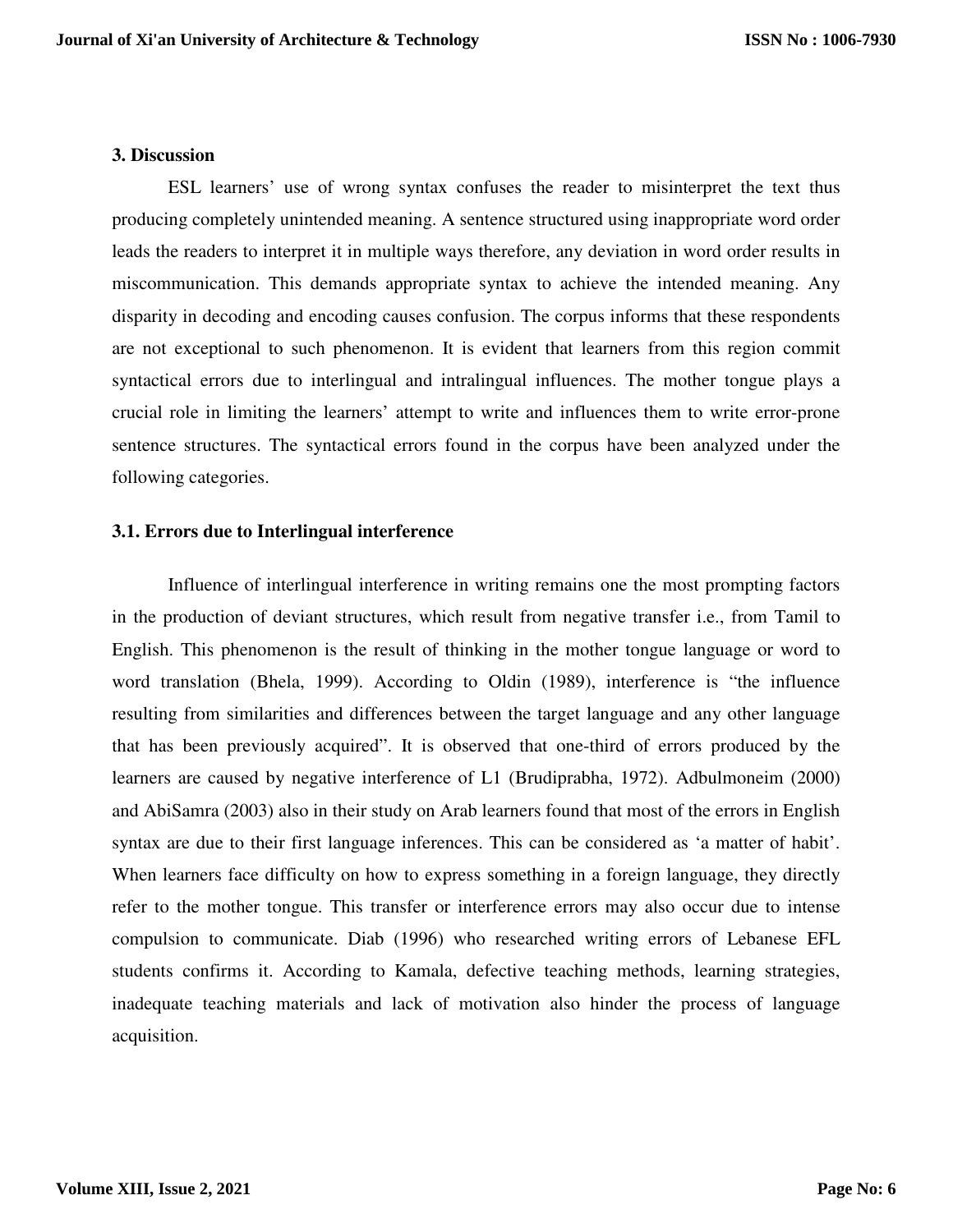## **3.1.1. Errors due to Direct Influence of Mother Tongue**

Errors found in the corpus indicate that learners are prone to make errors due to the direct influence of their mother tongue. The errors identified in the composition are further categorized based on its deviant characteristics.

- 1. Errors due to misplacement of determiners.
	- a) Me and my family members all enjoyed the festival. (Naanum en kudumbathinar anaivarum pandikaiyai kondadi mazhinthom)
	- b) They both danced well. (Avargal iruvarum nandraga nadanam aadinar)
- 2. Split sentence: two different incoherent units of clauses or phrases are used instead of a single sentence:
	- 1) You must watch them how they dance.
	- 2) My father became president of the village at his age 36.
- 3. Redundant clause markers or other linking words are connected with mother tongue, e.g.
	- 1. My teacher advised me very kindly.
	- 2. We gave sweets to other people on Pongal.
	- 3. We were waiting for our own family.
- 4. Omission of clause markers and other related words on the mother tongue patterns:
	- 1. My teacher was very enthusiastic and he helps me.
	- 2. The best gift giving to my mother on that day.

## **3.1.2 Indirect Interference of the Mother Tongue**

Second language learners often mix up target language with the mother tongue, which results in wrong word order. Syntax in English begins with a subject followed by a verb and an object (SVO). The sentence structure in the Tamil language follows a unique SOV pattern. Any attempt to apply the Tamil sentence pattern to the English language creates a wrong word order.

1. I English well speak (I speak English well)

The Tamil equivalent of the statement is: Naan angilam nantraga pesuven.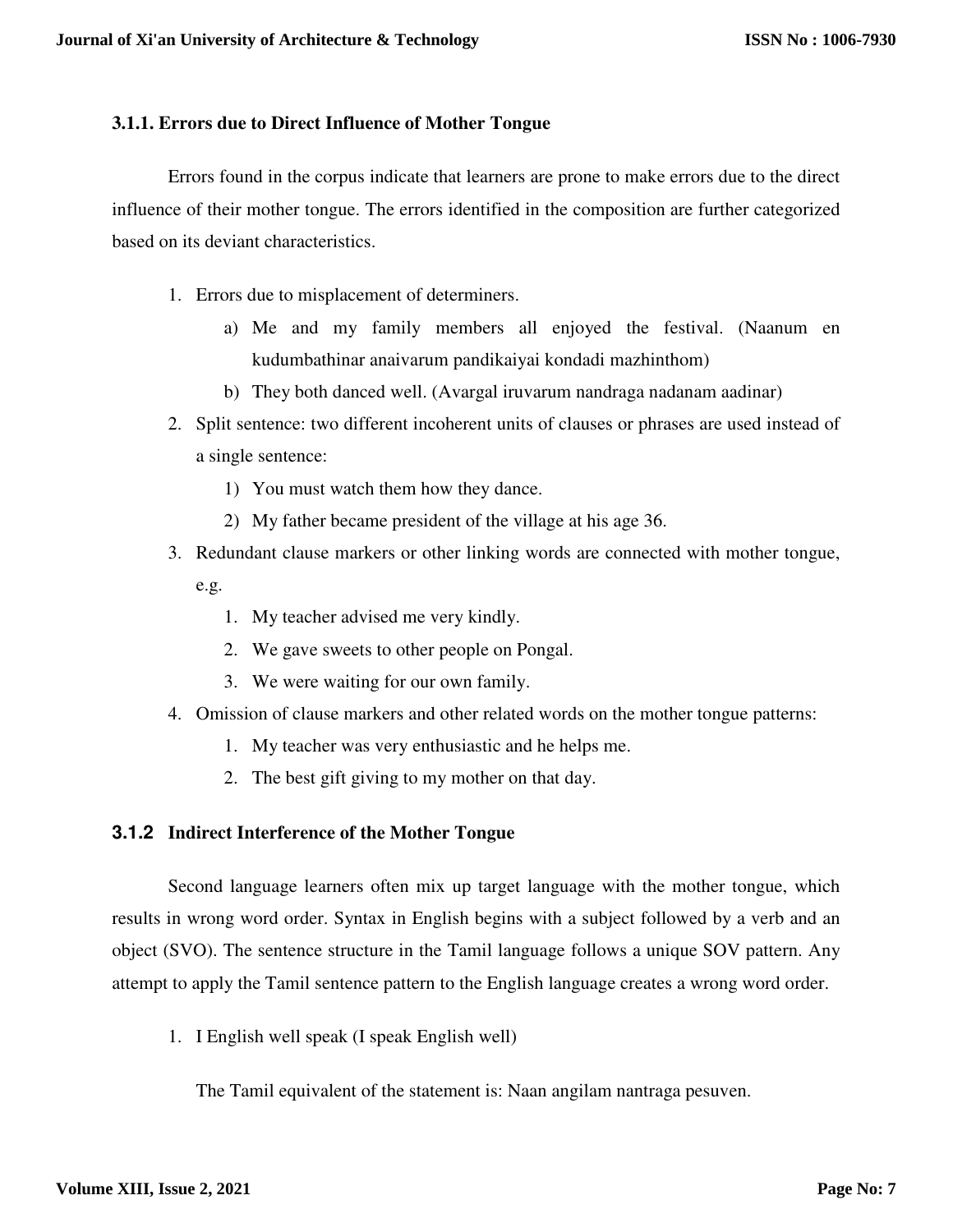An analysis of the above sentence reveals that the learner resorted to writing in English applying the same word order of the mother tongue.

## **3.2. Errors due to Intralingual Interference**

Learner's mother tongue influences his language acquisition process negatively. The current corpus offers evidence of such errors committed by the learners. Learners' use a) Wrong Word Order; b) Delete essential words; 3) redundant words, and 4) Broken sentence or split sentence in their English written compositions.

### **3.2.1. Wrong Word Order Causing Faulty Structures**

 Learner's ignorance on the structure of English language negatively influences him to produce sentences with wrong word order. The ultimate results of such influences restrict the learner from writing correct sentences, as a result, the sentences are often misinterpreted by the readers. The corpus also brings forth errors due to placing of determiners. Learners often place the determiners like 'some', 'all', 'our' to mother tongue patterns. The present corpus reveals that the errors in the word order are due to wrong placement of adverbials, wrong placement of adjectival, misplacement of subjects and verbs, and interchanging of nouns and qualifying phrases. The causes for these errors can be said to learners' inadequate understanding of the target language items. The following examples from the corpus exhibit such deviations.

- 1. They both were dancing well.
- 2. I was watched the festival.
- 3. In our college was held that party.
- 4. I have very much enjoying the festival.

## **3.2.2 Omission of Principal Elements**

The errors in the learners' ESL composition indicate that learners chose to omit principal items such as subjects, phrasal verbs, and prepositions in their writing. Learners evolve a system of their own which is quite simpler than the system of the target language. As a result, learners'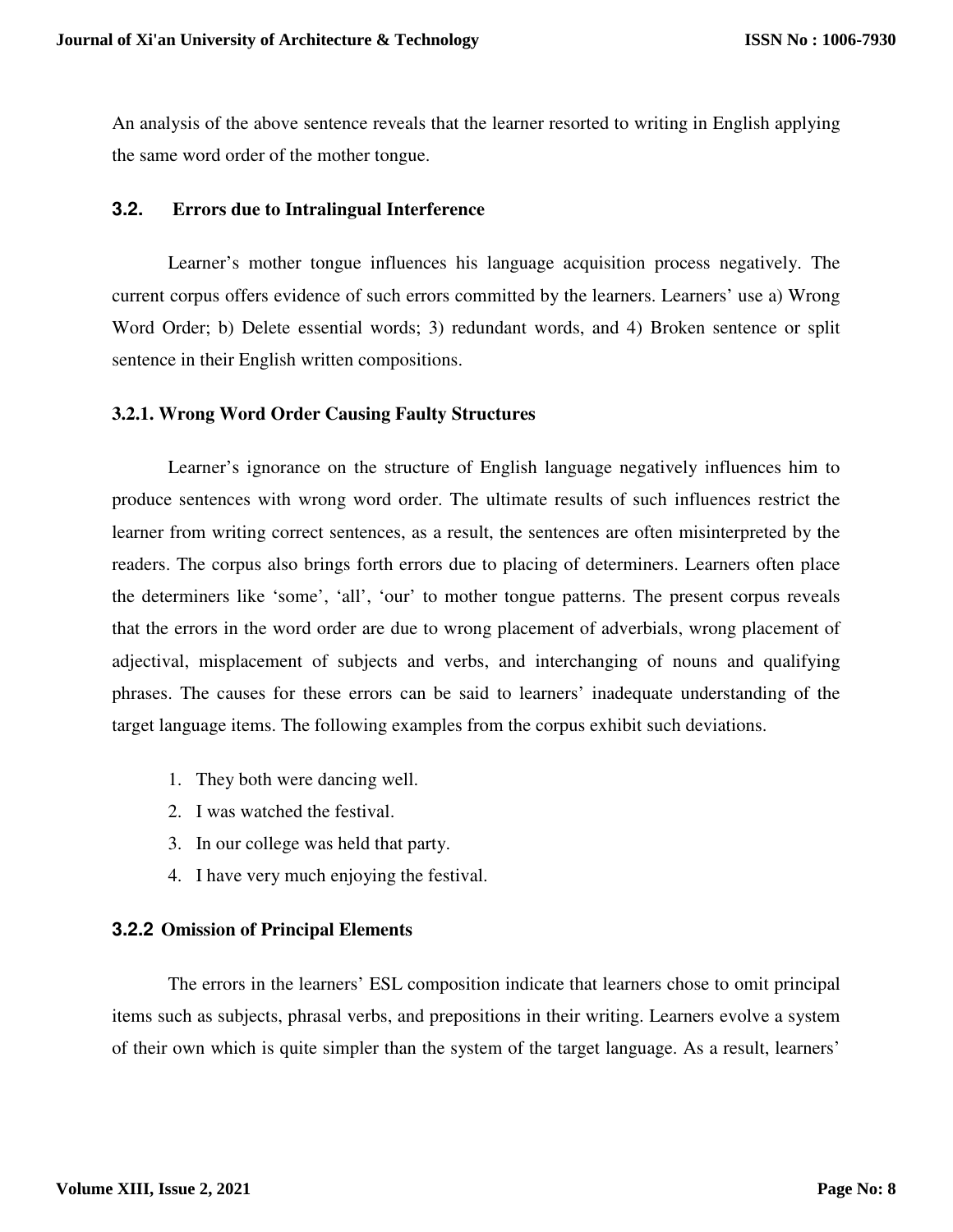weak structure causes so much concern to the readers. Plenty of sentences without subjects is found in the present corpus.

- 1. Now, continue discussing with all neighbours and friends.
- 2. A festival in my life was pongal festival in my place.
- 3. Dress coming to wear festival time.

Mother tongue influence may be cited as one of the causes of subjectless sentences. Learners are found omitting subjects in complex and compound sentences. Learners tend to change the pattern on account of their inadequate command over the language. Learner's ignorance in the voice and the non-personal subjects like 'it', 'one' and 'that' further results in the production of erroneous sentence structures. A few instances can be noted for discussion.

- 1. Omission of phrasal verbs and other relevant linguistic items:
	- i) My heart is full of my village festival (I am reminded of village festival).
- 2. Erroneous use of English prepositions.
	- i) My aunt supported me two hundred rupees. (My aunt supported me with two hundred rupees).
- 3. Deletion of object or object clause:
	- i) The teacher taught us… (The teacher taught us English).
	- ii) My father told me… (My father told me what I needed to do).
- 4. Omission of pronouns, relative adverbs, connectives etc:
	- i) M.B.A. is the which is good qualification for the job (M.B.A. is the best qualification for the job).

#### **3.2.3. Addition of Words or Phrases**

Unfamiliarity with the structures of target language leaves the learners to struggle helplessly with constructing complex or compound sentence structures. As a result, ESL writings are known for their redundancies. It predicts the fact that the learners are yet to become conversant with the rules of conjoining and embedding sentences. Tamil learners attempt to produce simple sentences, but partial exposure to complex and compound sentences negatively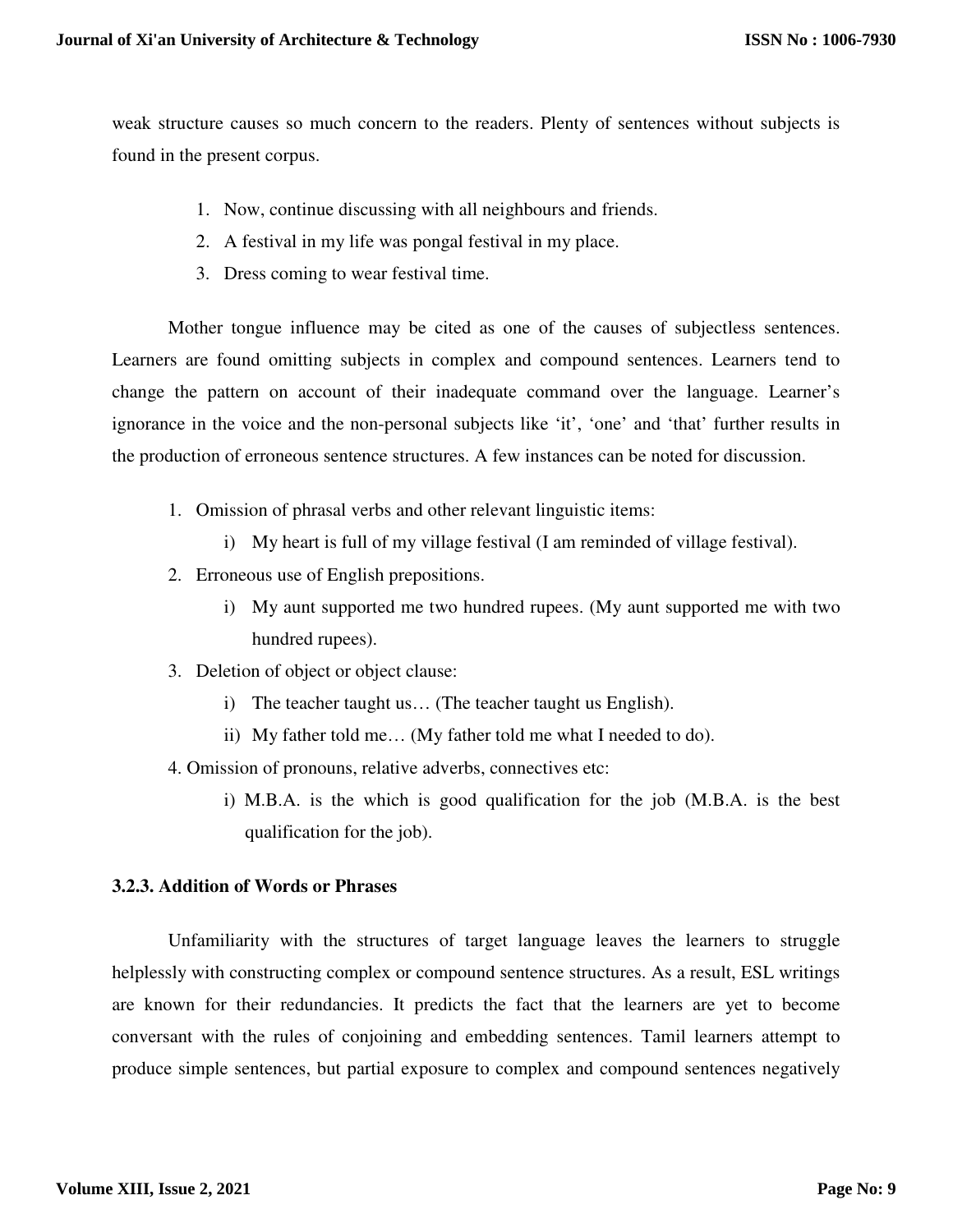influence their writing. The phrases, clauses and complex structures would complicate their linguistic problems and their written productions are marked for redundancies.

> i) We should not have no caste system which is the most powerful weapon which spoils our loyal life (We should have no caste system which, as the worst weapon, spoils our normal life).

### **3.2.4. Split Sentences Causing Confusion**

Learners tend to shift from one structure to another within a sentence. Such constant shifting of structures produces confused and ambiguous sentences:

- 1. Man who had dedicated his lives for other, would not do any work which gives him fame or reward.
- 2. On seeing the result they who were belonging to nearby village approached.

In the English Language, in the use of embedded clauses (also known as object clauses or sentential complements), the inclusion of the overt complementizer (that) is quite optional:

- 1. He said he was eating.
- 2. He said that he was eating.
- 3. They knew he was eating
- 4. They knew that he was eating.

Use of 'that' in English sentence structures avoids ambiguities. The omission of 'that' creates confusion, ambiguities and delays the deliverance of meaning and information in the process of communication thereby providing a sense of 'garden path' effect. This commonly found mistake is argued to be the result of language transfer or language interference. The errors emerged in the writings of the learners indicate that they are used to the violation of the tense agreement.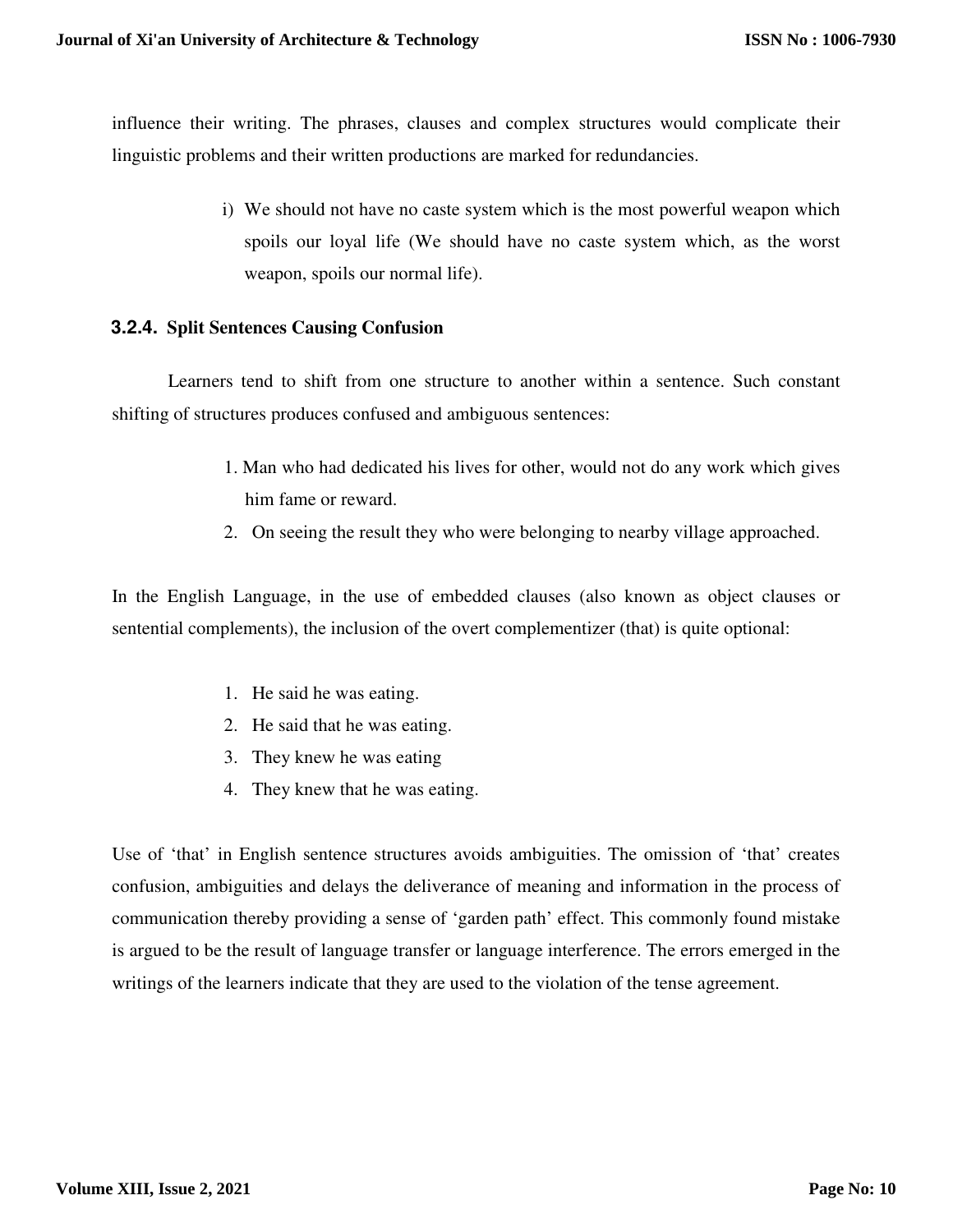## **3.3 Distribution of Errors**

 The errors committed by the learners in their composition has been quantified to analyze the frequency and the significance of errors and to identify the most prominent error type among the error categories that influence the learner to commit errors in their ESL writings. The errors identified from learners' ESL writing is categorized under interlingual errors and intralingual errors. These errors are further grouped under its subcategories. Error types and the number of times a specific nature of error appeared has been divided and listed in table 1.

| Sl. No | <b>Error</b> type                                              | <b>Frequency of errors</b> |
|--------|----------------------------------------------------------------|----------------------------|
|        |                                                                |                            |
| 1.     | Errors due to Interlingual interference                        | 2908                       |
|        | a) Direct Influence of Mother Tongue                           | 2172                       |
|        | Misplacement of determiners<br>$\bf{1)}$                       | 493                        |
|        | ii) Split sentence                                             | 497                        |
|        | iii) Redundant clause markers                                  | 532                        |
|        | iv) Omission of clause markers                                 | 650                        |
|        |                                                                | 736                        |
|        | Indirect Interference of the Mother Tongue<br>b)               |                            |
|        |                                                                |                            |
| 2      | Errors due to Intralingual Interference                        | 2530                       |
|        | <b>Wrong Word Order Causing Faulty Structures</b><br>$\bf{1)}$ | 744                        |
|        | ii) Omission of Principal Elements                             | 701                        |
|        | iii) Addition of Words or Phrases                              | 585                        |
|        | iv) Split Sentences Causing Confusion among Various            | 500                        |
|        | Sentence Types                                                 |                            |

**Table 1: Error frequencies of syntactical errors**

According to Candlin, the development of interlanguage syntax is constrained by three factors: 1) The general organizing principles common to all languages: 2) The influence of nature and target languages; and 3) The exploratory processes of learners' cognition. The syntactical errors present in the ESL writing of the learners confirm that the Tamil learners of English language encounter difficulties while trying to bring out the syntactical properties in their written productions. The number of errors found in the corpus indicates that interlingual interference outnumbered intralingual error. Learners produced a total of 2908 errors due to interlingual interference of the language. This brings forth the fact that the learners from the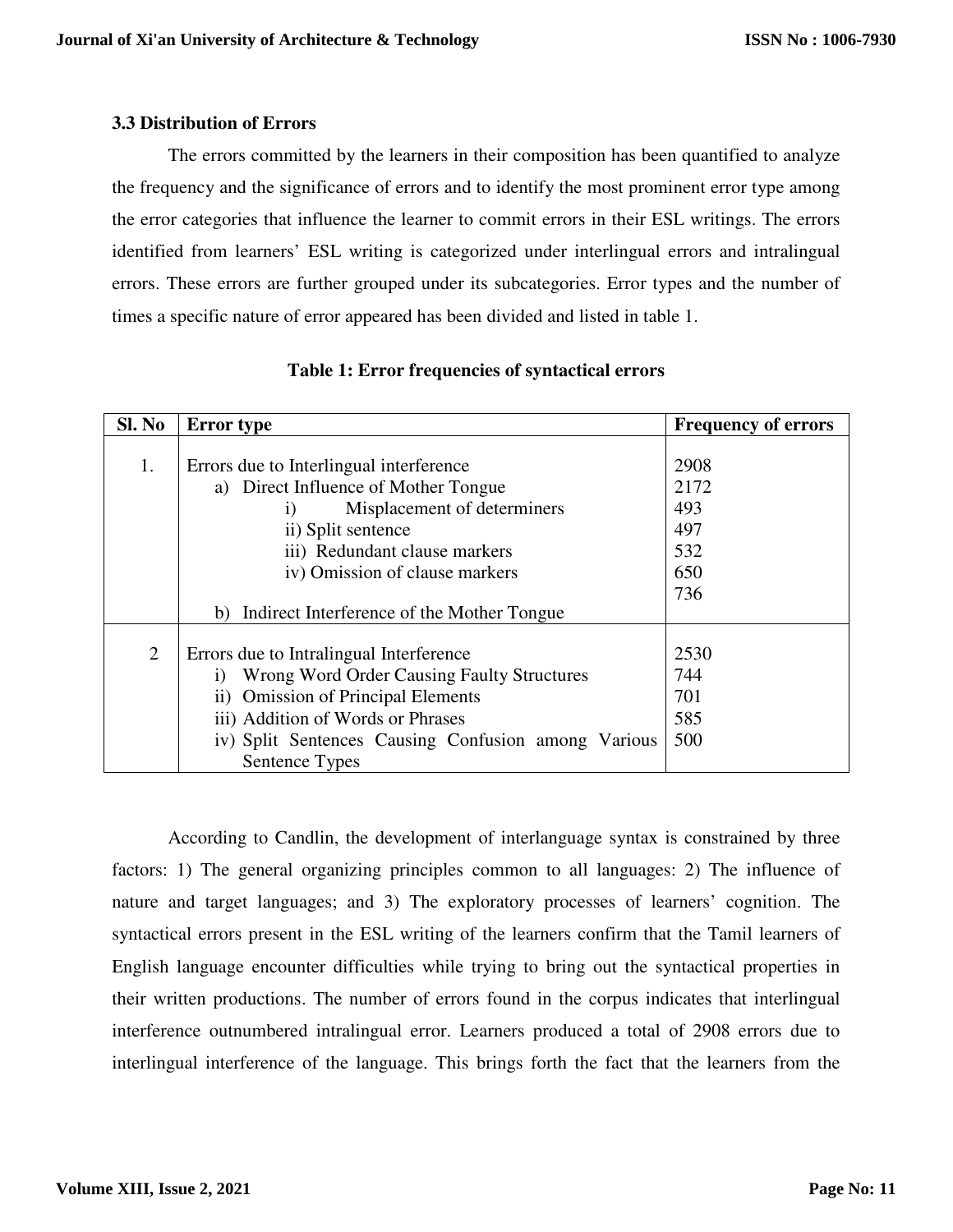study area require more reinforcement strategies on writing to overcome these syntactic constraints.

| <b>Syntactical Error</b>                      | $\mathbf N$ | Minimum | Maximum | Mean   | Std.      |
|-----------------------------------------------|-------------|---------|---------|--------|-----------|
| categories                                    |             |         |         |        | Deviation |
| Misplacement of<br>determiners                | 126         | 1.00    | 7.00    | 3.9127 | 1.13151   |
| Split sentences                               | 126         | 2.00    | 7.00    | 3.9444 | 1.06061   |
| <b>Redundant Clause</b><br>maker              | 126         | 2.00    | 7.00    | 4.2222 | 1.08730   |
| <b>Omission of Clause</b><br>makers           | 126         | 2.00    | 8.00    | 5.1587 | 1.18263   |
| Indirect Interference of<br>mother tongue     | 126         | 3.00    | 8.00    | 5.8413 | 1.15525   |
| Wrong Word order<br>causing faulty structures | 126         | 3.00    | 9.00    | 5.9048 | 1.08391   |
| <b>Omission of Principle</b><br>Elements      | 126         | 2.00    | 8.00    | 5.5635 | 1.20330   |
| Addition of Words or<br>Phrases               | 126         | 3.00    | 7.00    | 4.6429 | 1.04663   |
| Split sentences causing<br>confusion          | 126         | 2.00    | 6.00    | 3.9683 | .92897    |
| Valid N (listwise)                            | 126         |         |         |        |           |

## **Descriptive Statistics of Syntactical errors**

The descriptive statistics method is employed to identify the frequency of errors. The analysis indicates that the learners committed more faulty structures due to wrong word order. It reveals that learners are influenced by intralingual interference. The mean value of this category is 5.90. The corpus of errors demonstrates that the learner produced a minimum of 3 and a maximum of 9 errors in this category. It is evident from the data that the indirect influence of the mother tongue influenced students' ESL writing negatively, with a mean value of 5.84. Learners produced fewer errors in the misplacement of determiners category with a minimum of 01 error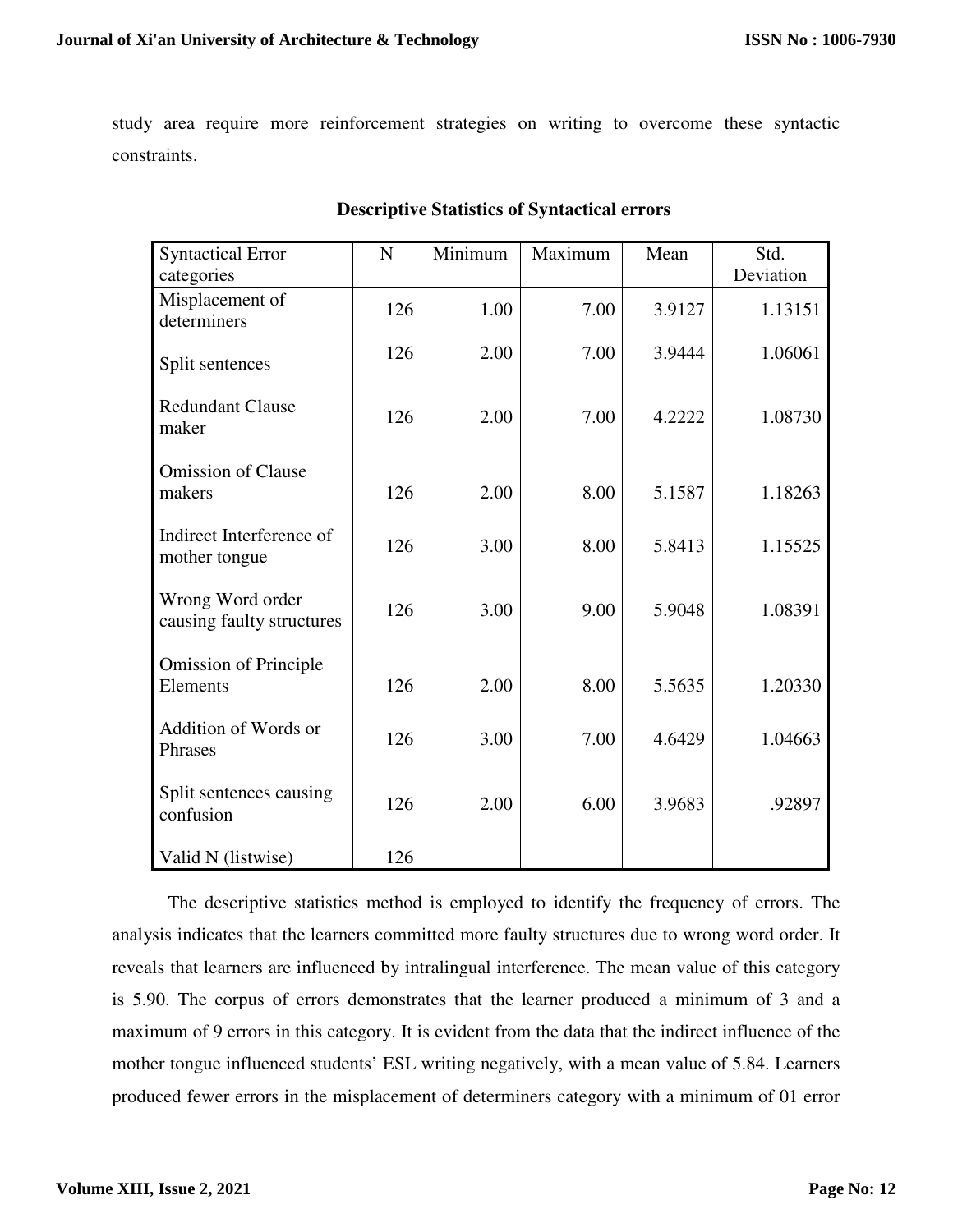and a maximum of 7 errors. Though the frequency of errors produced is minimum, the maximum number of errors committed in this category is higher than the split sentences causing confusion.

### **4. Conclusion**

According to Krishnasamy (2014), no one has been able to unravel the mystery and say anything definite about the origin and development, how we learn a language, and how such a small brain manages a complex phenomenon like language (24). It is observed from the present study that learners from the study area are influenced by interlingual interference. They experience difficulty in specific features of English structures, especially when the syntactic conventions of English differ from their first language. This condition can also be a result of not learning a language in its naturalistic, non-classroom, English-speaking settings and learners' insufficient understanding of the rules and pattern of the English language. The bilingualism of the country and the teaching methods often, bilingual, also attribute to the deviate structure learners produce. These syntactical errors indicate mother tongue or language transfer influence profoundly in their writing. Learners learn syntax and vocabulary for formal writing situations from their textbooks at formal educational settings. When the learners receive more exposure to the settings and learning materials, they become more competent and use the vocabulary and the syntax required for formal writing. The study also indicates that Tamil learners of English used to violate the tense agreement. This commonly found mistake was argued as the result of Language transfer or Language interference. But Burt & Kiparsky (1972: 3) observe, "…for we have not found that the majority of syntactical goofs are due to the native Language syntax of Learner". They considered it as the breach of 'tense continuity across clauses', an instance of global error, as it affects the overall organization of a sentence and spoils comprehensibility more seriously than the local errors (Burt & Kiparsky, 1974: 73). Since learners' errors are indicative of the state of learners' knowledge and how a language is learned (Corder in Richards 1974), Error correction and structured input-based instruction (Cohen, 1975; Norrish, 1983) are suggested as remedial measures to control the syntactical errors in students' ESL writings.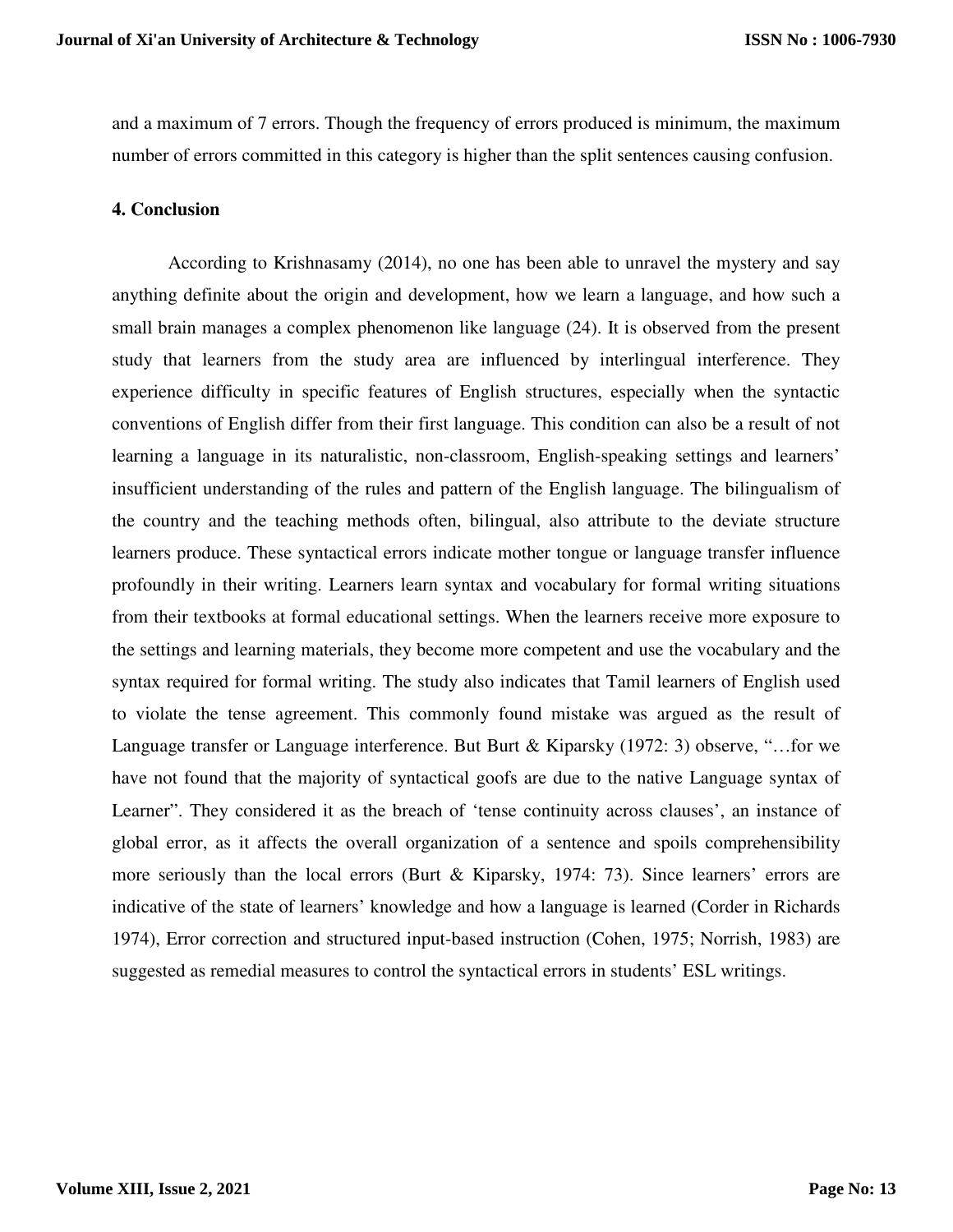### **References:**

- Abdulmoneim, M.M. (1997). Learner-centred grammar instruction. *Forum Oman*, *35*, 1.
- Abisamra, N. (2003). *An analysis of errors in Arabic speakers' English writing*. Retrieved July 2010 from http://abisamr03.tripod.com.
- Bhela, Baljit. (1999). Native language interference in learning a second language: Exploratory case studies of native language interference with target language usage. *International Education Journal*, Vol. 1, No 1, 22-31.
- Brudiprabpha, P. (1972). *Error analysis: A psycholinguistic study of Thai English compositions. Unpublished master's thesis*, McGill University, Montreal.
- Burt, M., & Kiparsky, C. 1978. Global and local mistakes, in J. Schumann & N. Stenson (Eds.). *New frontiers in second language learning*. Rowley. Massachusetts: Newbury House Publishing, Inc.
- Carter, Ronald, Rebecca Hughes, and Michael McCarthy. (2000*). Exploring Grammar in Context*. Cambridge: Cambridge University Press.
- Close, R.A. (1998). *A Teacher's Grammar: The Central Problems of English*. London: Language Teaching Publications.
- Cohen, A.D. (1975). Error correction and the training of language teachers. *The Modern Language Journal,* pp: 414-412.
- Corder, S. P. (1967). The significance of learners' errors*. IRAL* 5.4: 161-170.
- Corder, S.P. (1973). *Introducing applied linguistics*. Middlesex: Penguin Books Ltd.
- Daib, N. (1996). *The transfer of Arabic in the English writings of Lebanese students.* Retrieved from www.lael.pcsp.br/specialist/18diab.ps.pdf.
- Ellis, R. (1997). *SLA research and language teaching.* Oxford: Oxford University Press.
- Ellis, R. (2005). Principles of instructed language learning. *The Asian EFL Journal*. Vol. 7 Issue 3. Retrieved March 2014 from https://asian-efl-journal.com
- Jackobovists, L. (1970). *Foreign language learning*. Rowley, MA: Newbury House.
- Jackson, H. (1981). Contrastive analysis as a predictor of errors, with reference to Punjabi learners of English. In J. Fisiak (Ed), *Contrastive Linguistics and the language teacher*. New York: Pergamon.